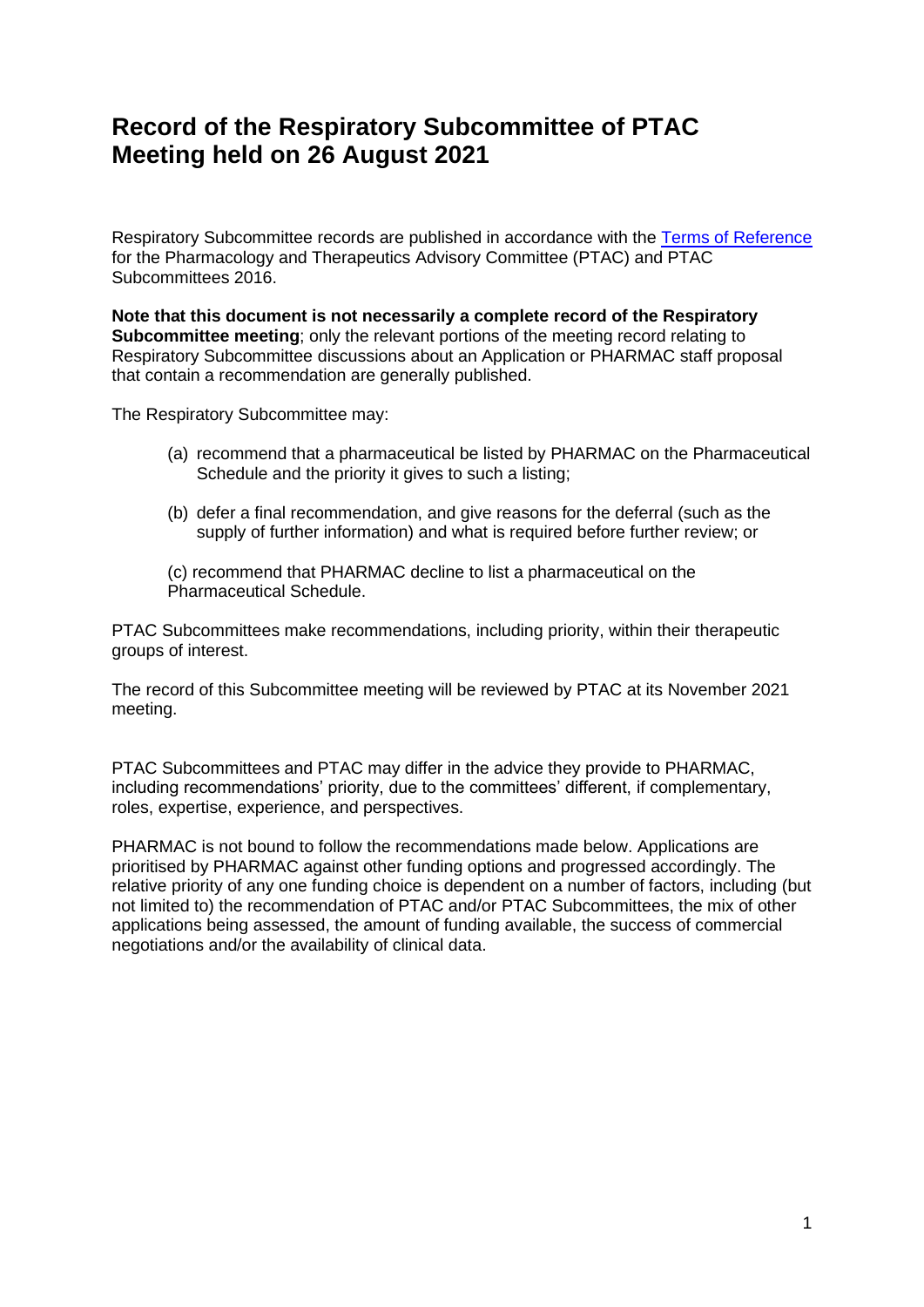# TABLE OF CONTENTS

| 3. Elexacaftor/tezacaftor/ivacaftor (ELX/TEZ/IVA) for treatment of cystic fibrosis patients<br>aged 6 years and older with at least one F508del mutation in the cystic fibrosis |  |
|---------------------------------------------------------------------------------------------------------------------------------------------------------------------------------|--|

## <span id="page-1-0"></span>**1. Attendance**

### <span id="page-1-1"></span>**Present**

Matthew Strother (Chair) Justin Travers Ian Shaw Greg Frazer David McNamara Stuart Dalziel Tim Christmas

### **Apologies:**

Neil Whittaker

# <span id="page-1-2"></span>**2. The role of PTAC Subcommittees and records of meetings**

- 2.1. This meeting record of the Respiratory Subcommittee of PTAC is published in accordance with the Terms of Reference for the Pharmacology and Therapeutics Advisory Committee (PTAC) and PTAC Subcommittees 2016, available on the PHARMAC website at [https://www.pharmac.govt.nz/assets/ptac-terms-of](https://www.pharmac.govt.nz/assets/ptac-terms-of-reference.pdf)[reference.pdf.](https://www.pharmac.govt.nz/assets/ptac-terms-of-reference.pdf)
- The Terms of Reference describe, *inter alia*, the establishment, activities, considerations, advice, and the publication of such advice of PTAC Subcommittees and PTAC.
- Conflicts of Interest are described and managed in accordance with section 7.2 of the PTAC Terms of Reference.
- 2.4. The Respiratory Subcommittee is a Subcommittee of PTAC. The Respiratory Subcommittee and PTAC and other PTAC Subcommittees have complementary roles, expertise, experience, and perspectives. The Respiratory Subcommittee and other PTAC Subcommittees may therefore, at times, make recommendations for treatments for respiratory disease that differ from PTAC's, including the priority assigned to recommendations, when considering the same evidence. Likewise, PTAC may, at times, make recommendations for treatments for respiratory disease that differ from the Respiratory Subcommittee's, or PTAC Subcommittees may make recommendations that differ from other PTAC Subcommittees'.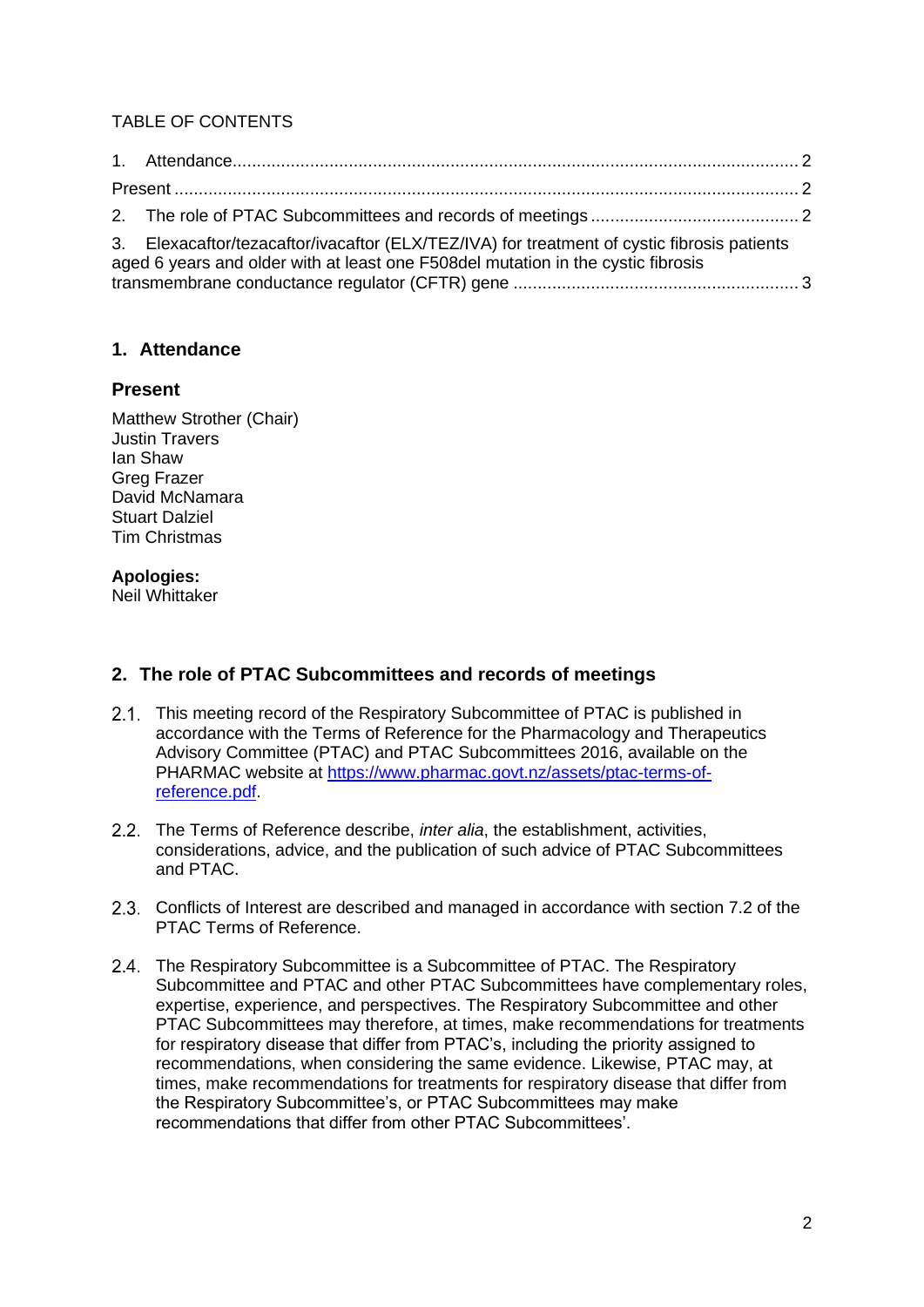PHARMAC considers the recommendations provided by both the Respiratory Subcommittee and PTAC and any other relevant PTAC Subcommittees when assessing applications for treatments for respiratory disease.

<span id="page-2-0"></span>**3. Elexacaftor/tezacaftor/ivacaftor (ELX/TEZ/IVA) for treatment of cystic fibrosis patients aged 6 years and older with at least one F508del mutation in the cystic fibrosis transmembrane conductance regulator (CFTR) gene**

# **Application**

- 3.1. The Subcommittee noted that Pharmac sought advice from the Subcommittee regarding elexacaftor/tezacaftor/ivacaftor for the treatment of people with cystic fibrosis aged 6 years and older in the context of:
	- 3.1.1. a supplier submission received July 2021 from Vertex Pharmaceuticals
	- 3.1.2. correspondence and supporting evidence from Cystic Fibrosis New Zealand
	- 3.1.3. information provided by treaters of cystic fibrosis from Pharmac's former Cystic Fibrosis Panel (disestablished 1 December 2020) to Pharmac in August 2021.

### **Recommendation**

The Subcommittee recommended that elexacaftor/tezacaftor/ivacaftor be listed with a high priority within the context of treatment for respiratory disease subject to the following Special Authority criteria:

#### **Initial application**

Applications only from a respiratory specialist or paediatrician. Approvals valid without further renewal unless notified for applications meeting the following criteria:

- 1. Patient has been diagnosed with cystic fibrosis; and
- 2. Patient is 6 years of age or older; and
- 3. Either:
	- 3.1. Patient has two cystic fibrosis-causing mutations in the cystic fibrosis transmembrane regulator (CFTR) gene (one from each parental allele) (see note a); or
	- 3.2. Patient has a sweat chloride value of at least 60 mmol/L by quantitative pilocarpine iontophoresis or by Macroduct sweat collection system; and
- 4. Either:
	- 4.1. Patient has a heterozygous or homozygous F508del mutation; or
	- 4.2. Patient has a G551D mutation or other mutation responsive in vitro to elexacaftor/tezacaftor/ivacaftor (see note b); and
- 5. The treatment must be the sole funded CFTR modulator therapy for this condition; and
- 6. Treatment with elexacaftor/tezacaftor/ivacaftor must be given concomitantly with standard therapy for this condition; and
- 7. Applicant has experience in the management of cystic fibrosis

Note

- a) Cystic fibrosis-causing genes include F508del, G551D and other mutations listed as cysticfibrosis causing at [www.cftr2.org](http://www.cftr2.org/)
- b) Eligible mutations are listed on table 5 of **FDA highlights of prescribing information June 2021**
- 3.3. In making this recommendation the Subcommittee noted:
	- 3.3.1. the significant health need for cystic fibrosis patients aged 6 years and older in New Zealand for whom there are no funded CFTR modulator therapies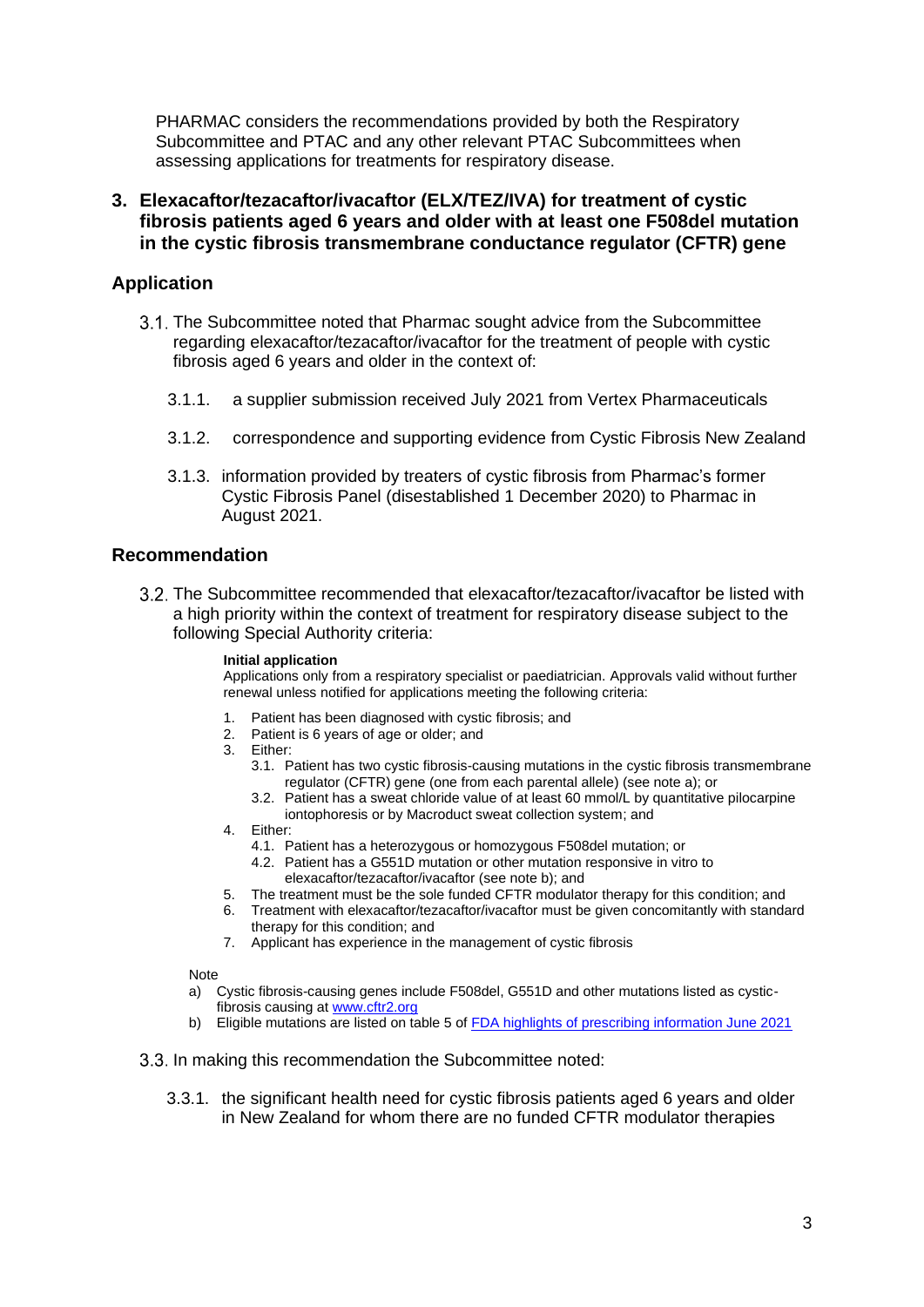- 3.3.2. the strong evidence of benefit of elexacaftor/tezacaftor/ivacaftor in patients with at least one F508del mutation in the cystic fibrosis transmembrane conductance regulator (CFTR) gene.
- 3.4. In making this recommendation, the Subcommittee also noted the exceptionally high cost of elexacaftor/tezacaftor/ivacaftor for this patient group and that it would have a significant impact on the Combined Pharmaceutical Budget if funded.

# **Discussion**

#### *Health need*

- 3.5. The Subcommittee noted that cystic fibrosis (CF) is a rare, genetic and progressive disease with a variable rate of progression caused by a defective CF transmembrane conductance regulator (CFTR). The Subcommittee noted that CF is characterised by multisystem organ impairment, substantial morbidity, and premature death.
- 3.6. The Subcommittee noted that functioning CFTR pumps chloride ions into the extracellular space, which hydrates exocrine secretions. The Subcommittee noted that a defective CFTR protein results in defective transport of chloride and other ions across the surface of epithelial cells causes a disruption in fluid homeostasis, which leads to the production and retention of thick secretions in multiple organ systems. The Subcommittee noted that the build-up of these secretions has serious clinical consequences for multiple organs including the lungs, pancreas, liver, intestine, and reproductive system.
- 3.7. The Subcommittee noted that the most common mutations of CFTR can be classed as deletions in the F508 gene (F), and can be classified as minimal function (MF), gating (G), residual function (RF) or other; F/F patients are homozygous for the F508del-CFTR mutation (have two copies of F508del); F/RF patients are heterozygous for F508del in the CFTR gene with a residual function (RF) mutation in the other allele; F/G patients are heterozygous for F508del in the CFTR gene with a gating (G) mutation in the other allele; F/MF patients are heterozygous for F508del in the CFTR gene with a minimal function (MF) mutation in the other allele; F/R117H patients are heterozygous for F508del in the CFTR gene with a R117H mutation in the other allele; F/other patients are heterozygous for F508del in the CFTR gene with a second allele that is unknown and/or has not yet been characterised as gating, RF or MF.
- 3.8. The Subcommittee noted that pulmonary exacerbations, malnutrition, infections, and other complications further reduce the quality of life and life expectancy of CF patients. The Subcommittee noted that CF leads to frequent hospitalisations and is a common cause for lung transplant, and that a substantial proportion of hospital respiratory inpatient admissions are for complications of CF.
- The Subcommittee noted that the CF treaters (from former CF Panel) considered that patients' day-to-day symptom burden is high and includes cough and high production of sputum, frequent infections, loss of lung function over time, as well as having to regularly take time off school or work, and that some patients are restricted to part time education or work as a result. The Subcommittee also noted that caregivers of CF patients also regularly must take time off work to support their dependents.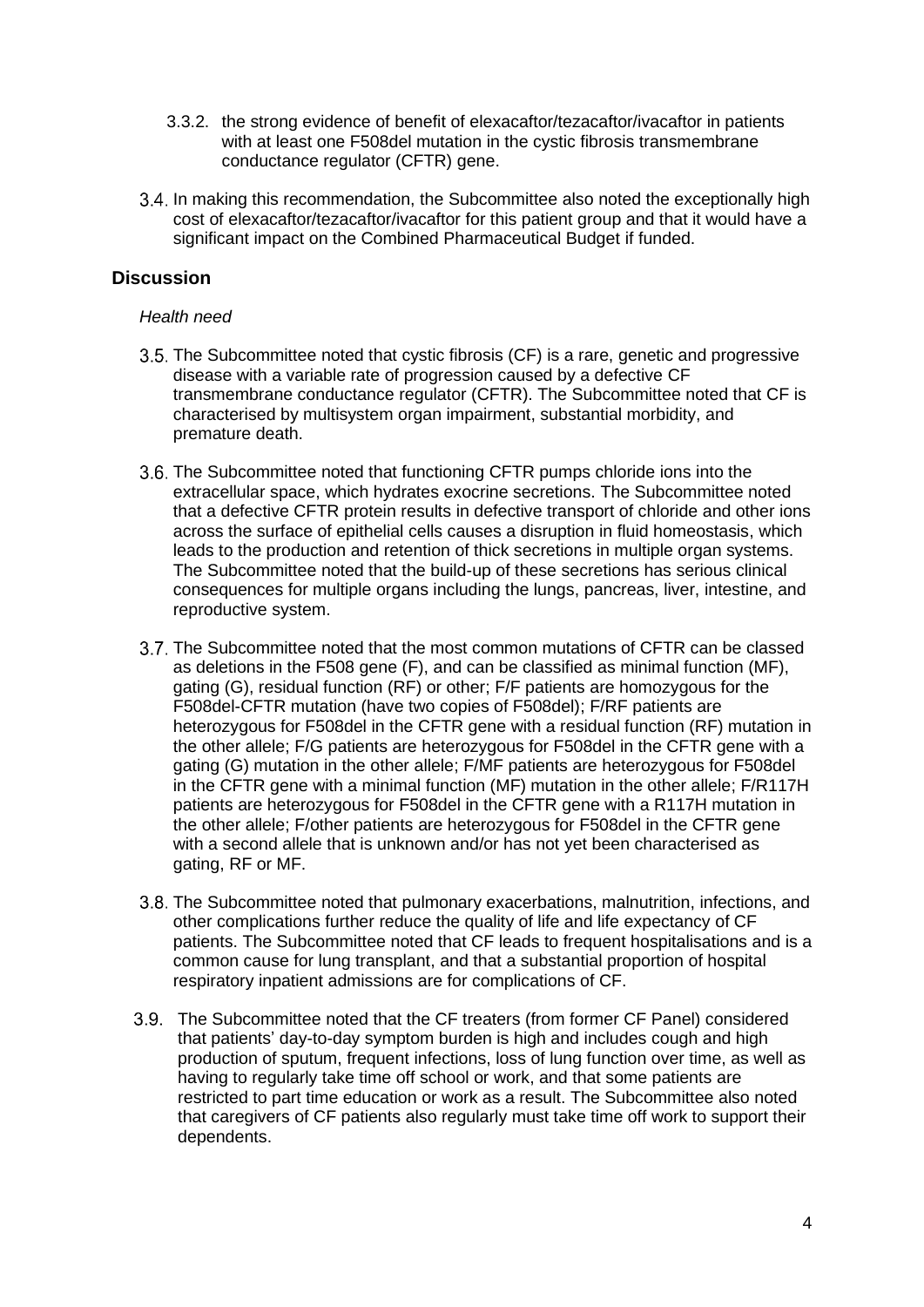- 3.10. The Subcommittee noted that the CF treaters had considered that patients with CF have significant emotional, symptom, and treatment-related burden in day-to-day life and that the reduction in life expectancy has a significant negative impact for these patients. The Subcommittee noted that the median age of CF patients in New Zealand is 18 years while the median age of the New Zealand population is 37, and over 40% of CF patients are aged less than 16 years compared with 19% in the general population. The Subcommittee considered that this reflected the significant morbidity and mortality experienced by this patient group. The Subcommittee noted that there are approximately 540 patients with CF in New Zealand (all ages and genotypes) and noted that CF registry data available is from 2017 and does not include patients who have undergone lung transplants.
- 3.11. The Subcommittee noted that currently the majority of CF patients receive "best supportive care" (BSC), which includes mucolytics, osmotic agents, antibiotics, bronchodilators, enzyme and vitamin replacements and supplements, and chest physiotherapy. The Subcommittee noted that the aim of best supportive care is to slow disease progression, maintain respiratory function, improve nutritional status, improve symptoms, and enhance quality of life. The Subcommittee noted that in addition to controlling symptoms, other treatment goals include preserving lung function and improving nutritional status, reducing the rate of pulmonary exacerbations requiring antibiotics, and managing CF-related co-morbidities (eg. diabetes).
- The Subcommittee noted that currently ivacaftor (IVA) is funded in New Zealand for CF-patients with specific gating (Class III) mutations but that this represents less than 10% of the New Zealand CF population. The Subcommittee noted that some of these patients will also have an F mutation and would thus be eligible for ELX/TEZ/IVA if it were funded in New Zealand under the proposed access criteria.
- 3.13. The Subcommittee considered that approximately 10% of the New Zealand CF population is made up of Māori and Pacific people, and that there is insufficient information to characterise these CF patients in terms of their CF mutational status. The Subcommittee considered that due to such small patient numbers, it is difficult to ascertain if Māori and Pacific patients have worse outcomes than non-Māori non-Pacific patients, but considered this likely, noting that Māori and Pacific patients suffering from other respiratory illnesses have consistently worse outcomes than non-Māori non-Pacific patients. The Subcommittee noted that the CF treaters had considered that it was highly likely that Māori and Pacific patients would have worse outcomes, given that Māori and Pacific patients suffering from other respiratory illnesses have consistently worse outcomes than non-Māori and non-Pacific patients. The Subcommittee noted that Māori and Pacific people are underrepresented in the group who may be eligible for ELX/TEZ/IVA. The Subcommittee noted that respiratory health and diabetes are described as Pharmac priority health areas of focus for Māori, however considered that CF-related bronchiectasis should not be conflated with non-CF bronchiectasis, this being a setting where Māori and Pacific people are over-represented, and that similarly CFrelated diabetes should not be conflated with type 2 diabetes, where Māori and Pacific people are also overrepresented.
- The Subcommittee noted that there are a number of funded treatments for CF symptoms that are not funded for non-CF counterparts, such as insulin pumps, special foods, replacement glucose meters, sterile water (for hypertonic saline nebs), azithromycin (funded for children but not adults with non-CF bronchiectasis), colistin injection, gentamicin injection, tobramycin injection, tobramycin solution for inhalation.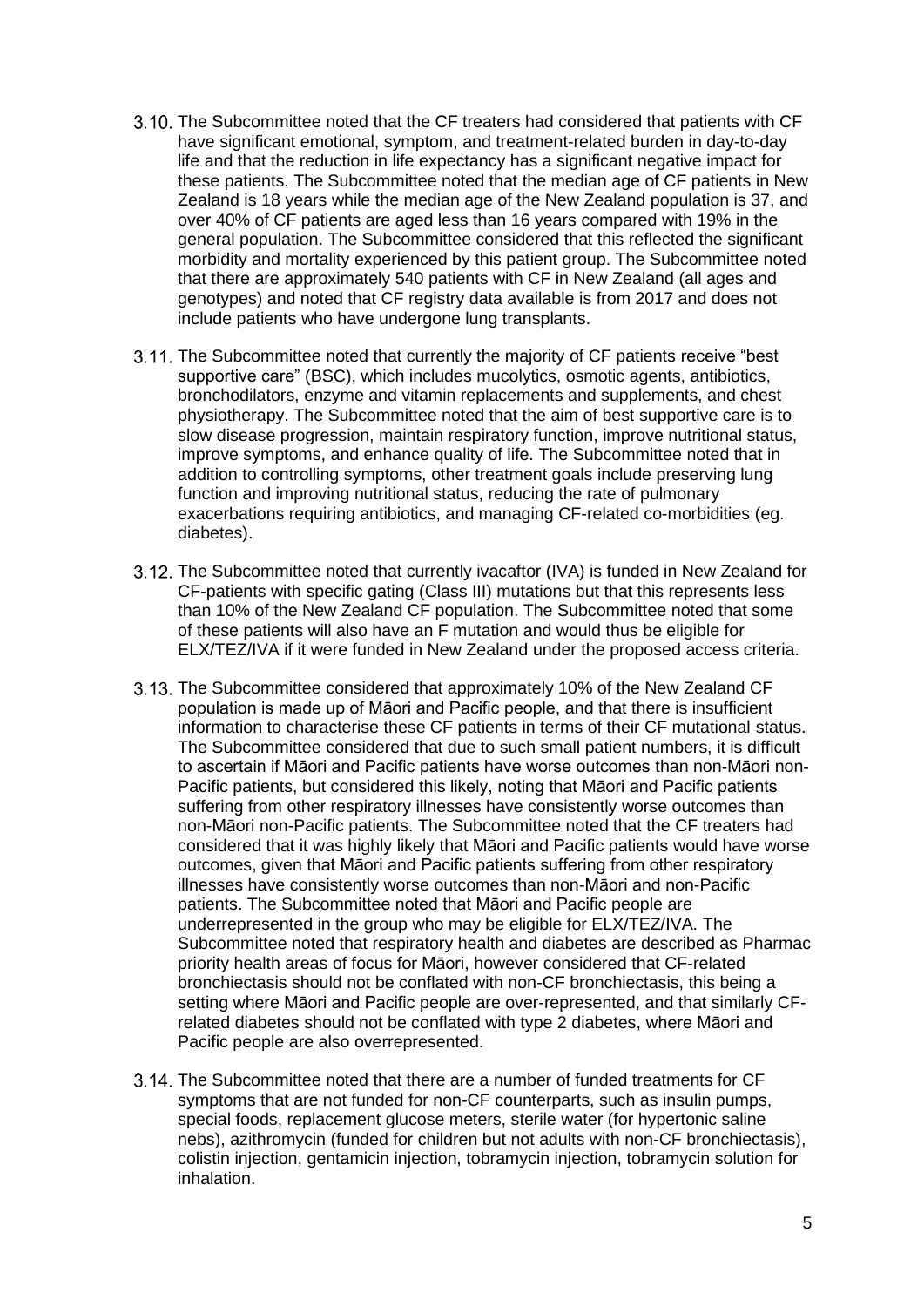- 3.15. The Subcommittee noted that the daily treatment burden of CF is high and increases with age and disease severity. The Subcommittee noted that the CF treaters considered that daily treatment can include three to four hours of nebulised treatments, in addition to regular clinical visits with specialists, regular hospitalisations, and having to take multiple other medications daily.
- 3.16. The Subcommittee noted that the majority of CF patient hospital admissions are for the treatment of respiratory infections and cited a study that reported that 75% of hospitalisations were coded as respiratory-related [\(Stephenson et al. Pediatr](https://pubmed.ncbi.nlm.nih.gov/20967840/)  [Pulmonol. 2011;46:376-84\)](https://pubmed.ncbi.nlm.nih.gov/20967840/), and considered that many factors may predispose some CF patients to require more frequent hospitalisations, such as: poor lung function, CF-related diabetes, poor nutritional status, poor exercise performance, *Burkholderia cepacia* infection, *Staphylococcus aureus* infection, *Pseudomonas aeruginosa* infection, *Aspergillus fumigatus* colonisation, poor medicine adherence, lower socioeconomic status, or having a high risk genotype such as F/F. The Subcommittee however considered that these factors in turn may be markers for more severe disease rather than an individual patient's predisposition to hospitalisation.
- 3.17. The Subcommittee considered that there is likely a high variability in patients and their health care that influences the rate of lung function decline in CF patients. The Subcommittee noted that F/RF mutations are associated with slower rates of decline over time, as is adherence and access to best supportive care. The Subcommittee also noted that pulmonary exacerbations are generally thought to contribute to faster lung function decline. The Subcommittee noted that Cogen et al. [\(Pediatr Pulmonol. 2015;50:763-70\)](https://pubmed.ncbi.nlm.nih.gov/26061914/) reported that female gender, frequent or productive cough, low BMI, pulmonary exacerbations, and *Staphylococcus aureus* and *Stenotrophomonas maltophilia* infections caused greater lung function decline over time, while Harun et al. [\(Paediatr Pespir Rev. 2016;20:55-66\)](https://pubmed.ncbi.nlm.nih.gov/27259460/) reported that *Pseudomonas aeruginosa* infection and pancreatic insufficiency contributed to an increased rate of lung function decline. The Subcommittee considered that there is significant uncertainty in published data regarding the above factors and that the evidence overall is inconclusive.
- 3.18. The Subcommittee noted that the CF treaters considered that adverse health events out of the patients control such as *Pseudomonas aeruginosa* infection or influenza can cause a more rapid decline, from which patients do not usually recover. The CF treaters considered that in general lung function decline is usually linear, but that there are clear instances where there is a stepwise drop in lung function related primarily to exacerbations, and that there is a correlation between frequency of exacerbations and the rate of lung function decline. The Subcommittee also noted that the CF treaters considered that the correlation between genotype and phenotype in CF patients is imperfect, and that two patients with the same mutations may not have the same rate of disease progression, but that in general mutational status indicative of more severe disease would almost certainly have an accelerated decline in lung function. In addition, the CF treaters considered that the rate of lung function decline was also driven by environmental factors, which would likely also be influenced by socioeconomic factors. The Subcommittee also noted that there are various other disease modifying genes known to affect CF severity and the rate of lung function decline, but that the effects of these have not been well characterised, and that testing for modifying genes is not widely available.
- The Subcommittee considered that the New Zealand CF patient population would have comparable baseline characteristics to CF patients in the United Kingdom, due to the two populations being primarily Caucasian, but noted that the New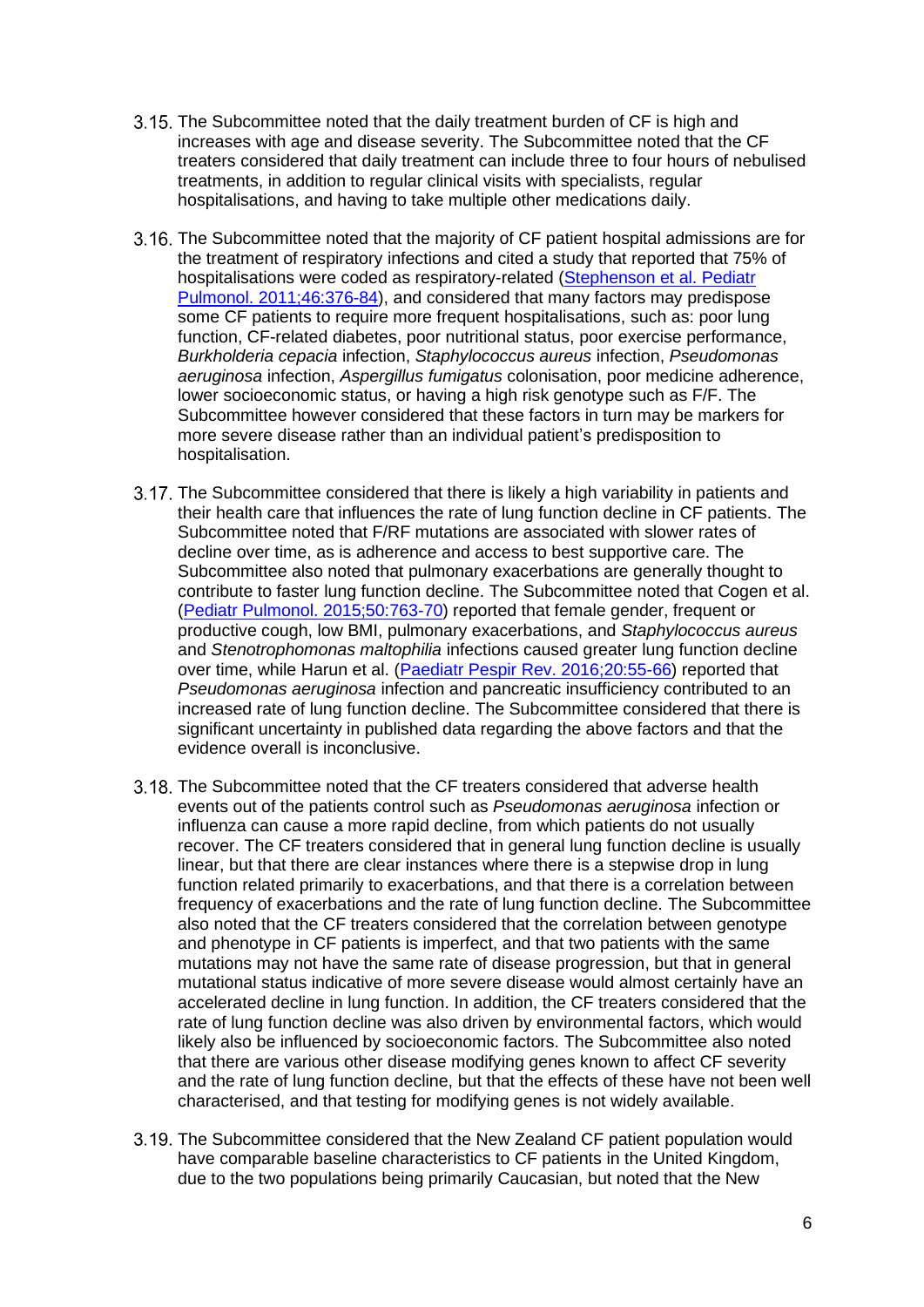Zealand patient population is relatively uninfluenced by CFTR modulator therapies and likely have less access to CF specialist clinics than their UK counterparts, which may contribute to the reduced average age of the CF population in New Zealand compared with the United Kingdom.

3.20. The Committee considered that overall, the strength and quality of evidence relating to the high health need of CF patient is excellent, both globally and in the New Zealand context, and noted the substantial evidence supporting the health need of this patient population provided by the supplier and CFNZ.

#### *Elexacaftor/tezacaftor/ivacaftor (ELX/TEZ/IVA)*

- 3.21. The Subcommittee noted that ELX/TEZ/IVA is a CFTR modulator with multiple modes of action; ELX and TEZ bind to different sites on normal and F508del-CFTR proteins to increase processing and trafficking to the epithelial cell surface, and IVA potentiates functioning of this CTFR protein by increasing channel gating and enhancing chloride transport.
- 3.22. The Subcommittee noted that there are multiple definitions of pulmonary exacerbations throughout the literature and that in some instances severe pulmonary exacerbation is sometimes defined as a pulmonary exacerbation requiring hospitalisation. The Subcommittee considered that rates of exacerbations vary by definition and that no one definition is ideal or superior. The Subcommittee considered that a decrease in exacerbations by any definition in a clinical trial likely translates to a similar decrease in exacerbations defined by a different severity or defined by different criteria (Van [Devanter et al. J Cyst Fibrosis. 2021;20:39-45\)](https://pubmed.ncbi.nlm.nih.gov/32682670/). The Subcommittee therefore considered that the definition of pulmonary exacerbations in the clinical trials for ELX/TEZ/IVA to be reasonable.
- The Subcommittee considered that once those CF patients without eligible genotype for ELX/TEZ/IVA and those under the age of 6 years are excluded, the patient population eligible for treatment with ELX/TEZ/IVA would comprise approximately 400 patients and that it would be reasonable to assume a 3% increase for this patient population each year based on historical prevalence data, and that widespread uptake of ELX/TEZ/IVA may increase survival and hence prevalence of CF in the community over time [\(Cystic Fibrosis New Zealand.](https://www.cfnz.org.nz/what-we-do/port-cf-data-registry/) 2017. [Data Registry.](https://www.cfnz.org.nz/what-we-do/port-cf-data-registry/) 2012 to 2017). The Subcommittee considered that most of the patients who would not be eligible for ELX/TEZ/IVA would have less severe disease.

### *Evidence*

- The Subcommittee noted several studies provided by the supplier supporting the efficacy and safety of ELX/TEZ/IVA in CF patients with homozygous or heterozygous F508del mutations:
	- 3.24.1. Study 102 [\(Middleton et al. N Engl J Med. 2019;381:1809-19,](https://www.ncbi.nlm.nih.gov/pmc/articles/PMC7282384/) [Jain et al.](https://www.cochranelibrary.com/central/doi/10.1002/central/CN-01987255/full)  [Pediatr Pulmonol. 2019;54:346-47](https://www.cochranelibrary.com/central/doi/10.1002/central/CN-01987255/full) [conference abstract], Fajac et al. Thorax. [2021;76:A40-1](https://thorax.bmj.com/content/76/Suppl_1/A40.2) [conference abstract]): a phase III randomised, double-blind, active-controlled, parallel-group study that included 405 stable CF patients aged 12 years and older with ppFEV1 between 40% and 90% and who were heterozygous for the F508del in the CFTR gene with a MF mutation (F/MF patients). Patients were treated with either with ELX/TEZ/IVA (n=201) or placebo (n=204) over 24 weeks. At week 24, the mean absolute change in ppFEV1 between the two treatment groups from baseline was 14.3 (95% CI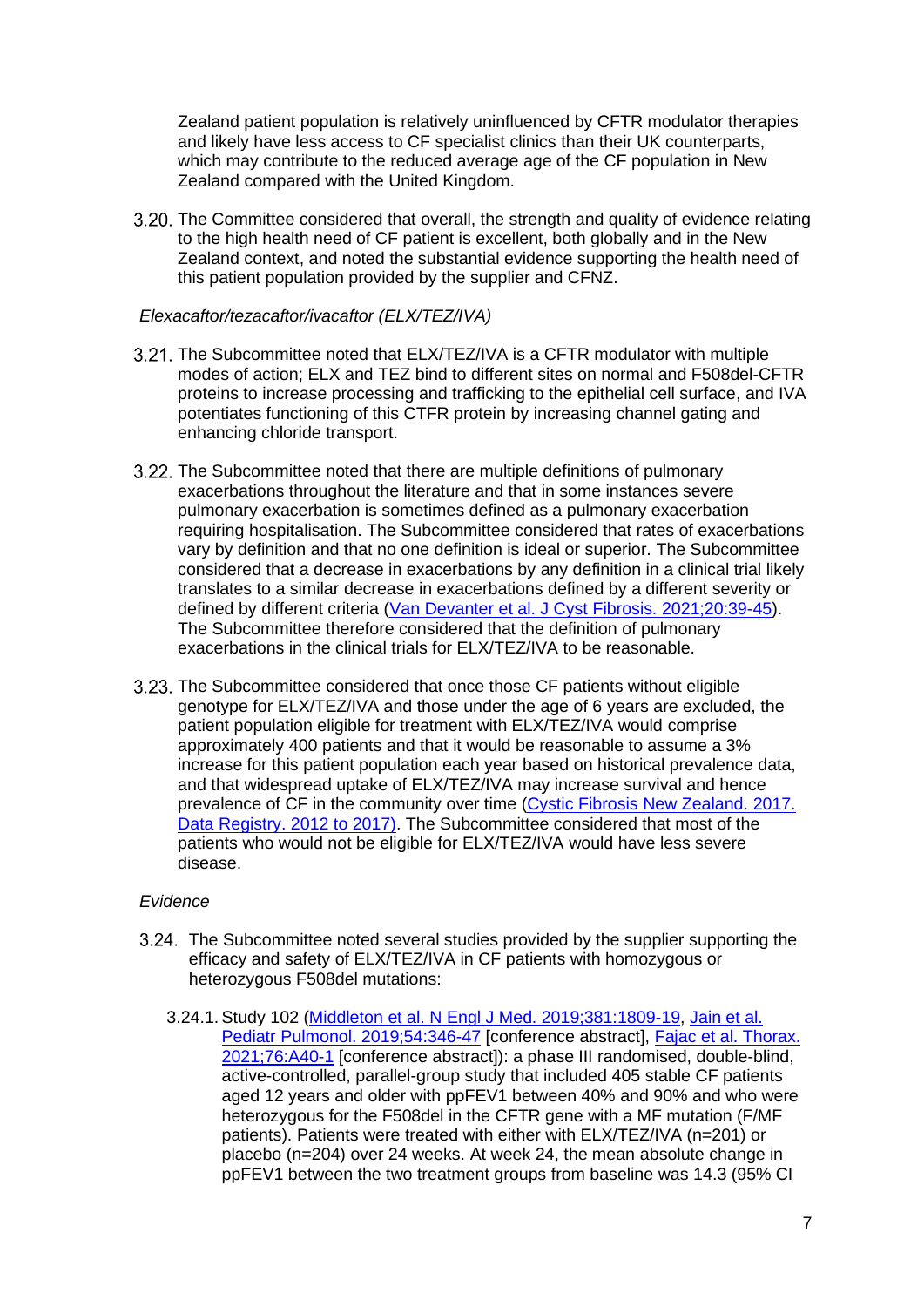12.7 to 15.8; p<0.001), and the mean absolute change in sweat chloride between the two treatment groups from baseline was -41.8 mmol/L (95% CI - 44.4 to -39.3; p<0.001). Pulmonary exacerbations decreased by 63% in the ELX/TEZ/IVA treated group (rate ratio 0.37; 95% CI 0.25 to 0.55; p<0.001) and CFQ-R Respiratory Domain score increased by 20 points (least squares mean difference 20.2 between ELX/TEZ/IVA and placebo; 95% CI 17.5 to 23.0; p<0.001).

- 3.24.2. Study 103 [\(Heijerman et al. Lancet. 2019;394:1940-48\)](https://www.ncbi.nlm.nih.gov/pmc/articles/PMC7571408/): a phase III randomised, double-blind, active-controlled, parallel-group study that included 113 stable CF patients aged 12 years and older homozygous for F508del-CFTR mutation (F/F patients) with ppFEV1 between 40% and 90%. Patients were treated with either ELX/TEZ/IVA (n=56) or TEZ/IVA (n=52) over 4 weeks. At week 4, the mean absolute change in ppFEV1 between the two treatment groups from baseline was 10.0 (95% CI 7.4 to 12.6; p<0.0001) and the mean absolute change in sweat chloride between the two treatment groups from baseline was -45.1 mmol/L (95% CI -50.1 to -40.1; p<0.0001). CFQ-R Respiratory Domain score increased by 16.0 points in the ELX/TEZ/IVA treated group versus a decrease of 1.4 in the TEZ/IVA group (mean difference 17.4 between ELX/TEZ/IVA and TEZ/IVA; 95% CI 11.8 to 23.0; p<0.0001). In Study 103, the health-related quality of life improvements with ELX/TEZ/IVA over TEZ/IVA were seen in 7 of the 11 CFQ-R non-RD scores, including vitality, physical functioning, and health perceptions.
- 3.24.3. Study 105 (unpublished, ClinicalTrials.gov Identifier: [NCT03525574\)](https://clinicaltrials.gov/ct2/show/record/NCT03525574?term=NCT03525574&draw=2&rank=1): 96-week results from patients enrolled in studies 102 and 103, where all patients were treated with ELX/TEZ/IVA.
- 3.24.4. Study 106 part B [\(Zemanick et al. Am J Respir Crit Care Med.](https://www.atsjournals.org/doi/10.1164/rccm.202102-0509OC?url_ver=Z39.88-2003&rfr_id=ori%3Arid%3Acrossref.org&rfr_dat=cr_pub++0pubmed&)

[2021;203:1522-32\)](https://www.atsjournals.org/doi/10.1164/rccm.202102-0509OC?url_ver=Z39.88-2003&rfr_id=ori%3Arid%3Acrossref.org&rfr_dat=cr_pub++0pubmed&): a phase III 24-week open-label study that included 66 stable CF patients aged 6 to 11 years homozygous for F508del (F/F genotype) or heterozygous for F508del and an MF mutation that is not responsive to IVA and TEZ/IVA (F/MF genotype). Patients were treated with ELX/TEZ/IVA for 24 weeks. F/F patients had a mean absolute change from baseline in ppFEV1 of 12.2 (95% CI 7.2 to 15.2; p<0.0001), a mean absolute change in sweat chloride of -70.4 mmol/L (95% CI -75.6 to -63.3; p<0.0001), a mean absolute change from baseline in CFQ-R Respiratory Domain Score of 7.0 points (95% CI 3.9 to 10.1), and a mean absolute change from baseline in lung clearance index (LCI2.5) of -1.64 (95% CI -2.34 to -0.94). Patients with F/MF mutations had mean absolute change from baseline in ppFEV1 of 9.1 (95% CI 7.2 to 15.2; p<0.0001), a mean absolute change in sweat chloride of -55.1 mmol/L (95% CI -59.0 to -51.2; p<0.0001), a mean absolute change from baseline in CFQ-R Respiratory Domain Score of 6.9 points (95% CI 3.2 to 10.6; p=0.0005), and a mean absolute change from baseline in LCI2.5 of 1.72 (95% CI -2.11, -1.33; p<0.0001). Overall, in Study 106 the mean absolute change from baseline in ppFEV1 for all patients was 10.2 (95% CI 7.9 to 12.6; p<0.0001), the mean absolute change in sweat chloride from baseline was -60.9 mmol/L (95% CI -63.7, -58.2; p<0.0001), the mean absolute change from baseline in CFQ-R Respiratory Domain Score was 7.0 points (95% CI 4.7 to 9.2; p<0.0001), and the mean absolute change from baseline in LCI2.5 was -1.71 (95% CI -2.11 to -1.33; p<0.0001).

3.24.5. Study 116 (unpublished, ClinicalTrials.gov Identifier: [NCT04353817\)](https://clinicaltrials.gov/ct2/show/record/NCT04353817?term=NCT04353817&draw=2&rank=1): a phase III randomised, double-blind, active-controlled, parallel-group study that included 121 stable CF patients aged 6 to 11 years who were heterozygous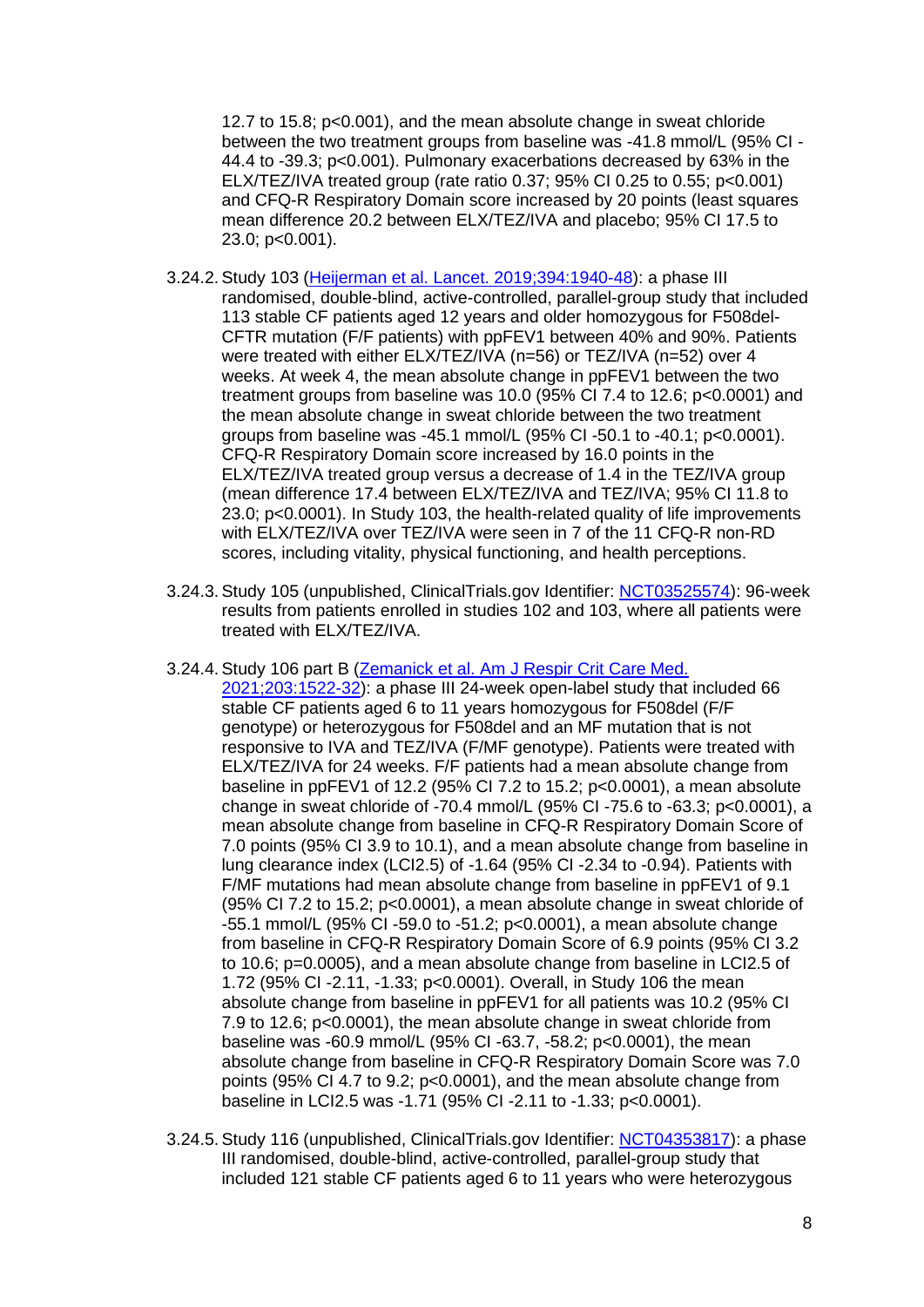for F508del in the CFTR gene with a MF mutation (F/MF patients) treated with ELX/TEZ/IVA or placebo over 24 weeks.

- 3.25. The Subcommittee was made aware of the recently published Study 104 (Barry et [al. N Engl J Med. 2021;385:815-25\)](https://pubmed.ncbi.nlm.nih.gov/34437784/), a phase III double-blind, randomised, activecontrolled trial involving 258 CF patients aged 12 years or older who are heterozygous for F508del and a gating or residual function mutation (F/G and F/RF genotypes) treated with either ELX/TEZ/IVA (n=132) or active control (either IVA or TEZ/IVA n=126) for 8 weeks.
	- 3.25.1. Patients treated with ELZ/TEZ/IVA had a ppFEV1 mean absolute change from baseline of 3.7 (95% CI 2.8 to 4.6) compared with 0.2 in the active control group (95% CI -0.7 to 1.1; between group difference 3.5; 95% CI 2.2 to 4.7; p<0.001). The sweat chloride concentration had a mean change from baseline of -22.3 mmol/L in the ELZ/TEZ/IVA treated group (95% CI -24.5 to - 20.2) compared with 0.7 mmol/L in the active control group (95% CI -1.4 to 2.8; between-group difference -23.1 mmol/L; 95% CI -26.1 to -20.1; p<0.001). The ELX/TEZ/IVA treated group achieved a mean difference of 10.3 in CFQ-R respiratory domain score (95% CI 8.0 to 12.7) compared with 1.6 in the active control group (95% CI -0.8 to 4.1; between-group difference 8.7; 95% CI 5.3 to 12.1). Subgroup analyses of patients with F/G and F/RF genotypes were consistent with the results of the primary overall group analysis.
- The Subcommittee was made aware of a prospective observational study, including 245 patients aged 12 years or over with a ppFEV1 <40 who initiated ELX/TEZ/IVA from December 2019 to August 2020 in France [\(Burgel et al. Am J Respir Crit Care](https://pubmed.ncbi.nlm.nih.gov/33600738/)  [Med. 2021;204:64-73\)](https://pubmed.ncbi.nlm.nih.gov/33600738/). The Subcommittee noted that the mean absolute increase in ppFEV1 was 15.1 (95% CI 13.8 to 16.4; p<0.0001). The Subcommittee also noted that the number of patients requiring long-term oxygen, non-invasive ventilation, and/or enteral tube feeding decreased by 50%, 30%, and 50%, respectively  $(P<0.01)$ .
- 3.27. The Subcommittee also noted various ongoing trials with publications not yet available:
	- 3.27.1. Study 109 (ClinicalTrials.gov Identifier: [NCT04105972\)](https://clinicaltrials.gov/ct2/show/record/NCT04105972?term=NCT04105972&draw=2&rank=1): efficacy, safety, and pharmacodynamics of ELX/TEZ/IVA in patients aged 12 years and older with CF who are homozygous for F508del.
- 3.28. Study 107 (ClinicalTrials.gov Identifier: [NCT04183790\)](https://clinicaltrials.gov/ct2/show/record/NCT04183790?term=NCT04183790&draw=2&rank=1): a roll-over study from Study 106 investigating the long-term safety, tolerability, efficacy, and pharmacodynamics of ELX/TEZ/IVA in patients with CF aged between 6 and 11 years. The Subcommittee noted an indirect comparison of ELX/TEZ/IVA against placebo, lumacaftor (LUM)/IVA and TEZ/IVA and IVA alone submitted by the supplier. The Subcommittee considered that it was an appropriately designed network metaanalysis that included consistent trial designs and study populations (limited to those aged 12 and over) for comparison, large effect sizes, consistent results across outcome measures, and evidence of a dose response that indicated that triple therapy (ELX/TEZ/IVA) was more effective than double or single therapies, which were in turn more effective than best supportive care.
- The Subcommittee noted that improvements in nutritional status and BMI were observed in all studies. The Subcommittee also noted that the expected decline in lung function in CF patients (as measured by ppFEV1) over time was not observed in these studies, and instead patients' lung function improved rapidly, with a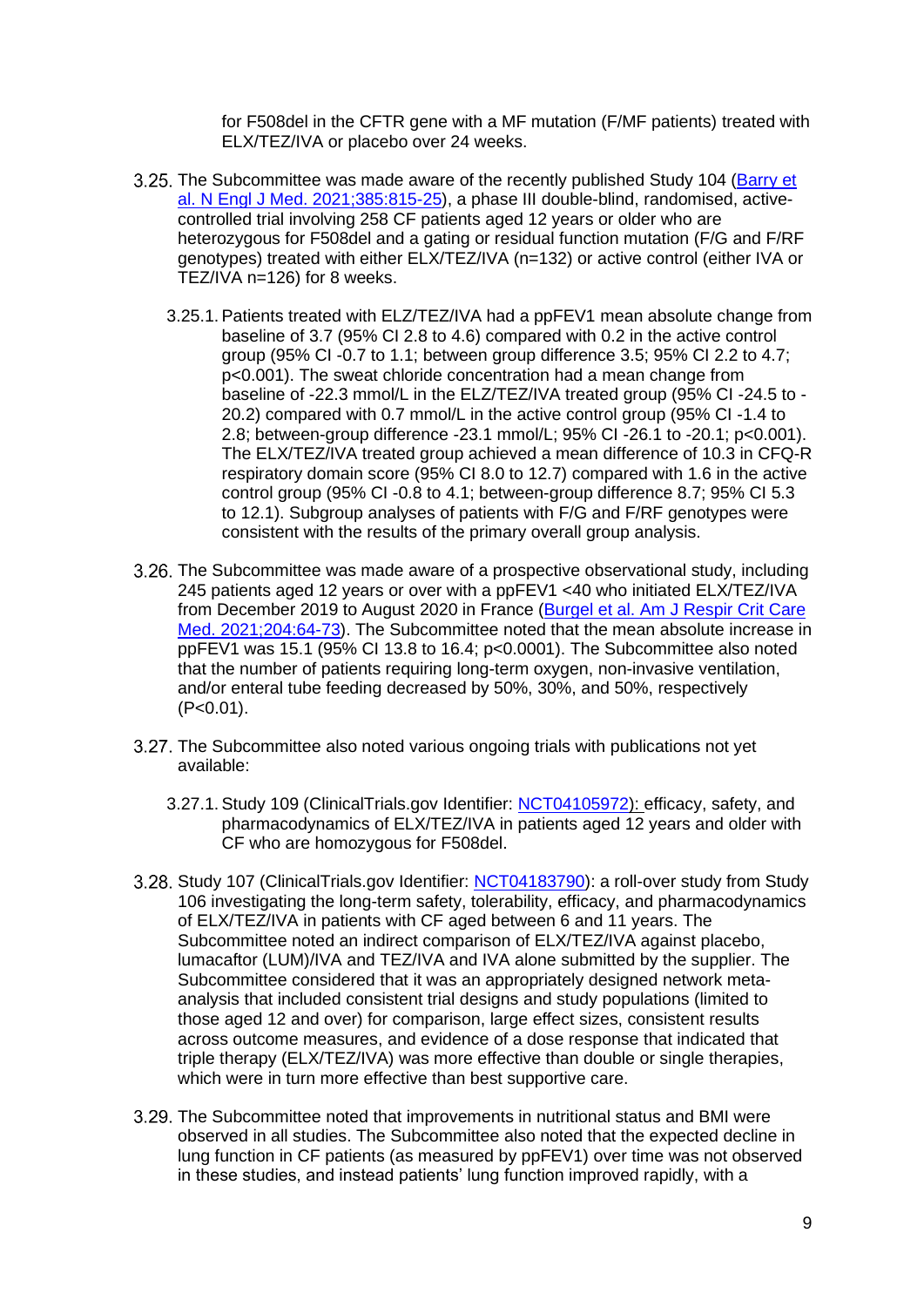subsequent plateau. The Committee considered that if these results are maintained long-term, that this is evidence for ELX/TEZ/IVA protecting lung function over time. The Subcommittee considered that it could also be reasonably inferred that the lung function protection from ELX/TEZ/IVA could also extend to other organs affected by CF.

- 3.30. The Subcommittee noted that further trials and longer term follow up studies are awaited to better quantify rate of lung function decline with time and the ontreatment clinical prognosis. However, the Subcommittee considered that the evidence indicating no on-treatment decline in ppFEV1 after 96 weeks despite an expected decline of 2-6% over this period from Study 105, with similar results observed in study 106, suggested it was highly likely that there would be a significant protective effect on long term lung function decline with ELX/TEZ/IVA.
- The Subcommittee considered that the difference in expected benefit for ELX/TEZ/IVA in terms of ppFEV1 improvement between the 6-11 and 12+ year age groups was largely the result of a ceiling effect, and noted that younger patients with less severe disease experienced a reduced improvement in absolute ppFEV1 but that the benefit for this patient groups was nonetheless just as meaningful, as these patients actually got closer to experiencing normal ppFEV1 on treatment than the older patients with more advanced disease. The Subcommittee considered that given the baseline ppFEV1 for patients in in Study 106 (89%), compared with 61- 68%, the improvements in ppFEV1 in the younger age group were as impressive when baseline lung function was accounted for.
- The Subcommittee noted that the benefits and risks of ELX/TEZ/IVA do not differ between those aged 6 to 11 years and those aged 12 and over but noted that younger age groups have less severe lung damage as this has not yet had time to develop. The Subcommittee noted that despite having less lung damage the 6–11 year age group experienced significant improvements in ppFEV1, but that their CFQ-R scores did not improve as substantially. The Subcommittee considered that this was likely due to the younger age group having less severe disease, and thus better respiratory-related quality of life at baseline.
- 3.33. The Subcommittee noted that many patients in the studies experienced a week or two long 'purge' upon initiation of treatment due to the clearing of mucus from the lungs resulting from treatment with ELX/TEZ/IVA. The Subcommittee noted that 1- 2% of patients in the trials discontinued ELX/TEZ/IVA due to intolerance.
- The Subcommittee noted that treatment related adverse events were consistent throughout studies and across subgroups. The Subcommittee considered that methods for recording adverse events may not have been sufficiently sensitive to detect rare or slow-to-develop adverse events, and thus there remains significant uncertainty about the nature, severity, frequency or extent of the risks associated with this ELX/TEZ/IVA. The Subcommittee noted that common drug-related adverse included cough, elevated liver enzymes, rash, and mild rises in creatine kinase. The Subcommittee noted that, usually, cough, skin rash and elevations of liver enzymes were of short duration and could be managed by drug dose changes or interruptions, and that female patients, particularly those on combined oral contraceptives, may be more likely to develop a rash.
- The Subcommittee noted that mild increases in blood-pressure were also reported, but considered that this is of unknown clinical significance. The Subcommittee however considered that if this medication allows CF patients to live longer, then prevention of age-related conditions such as coronary artery disease or stroke may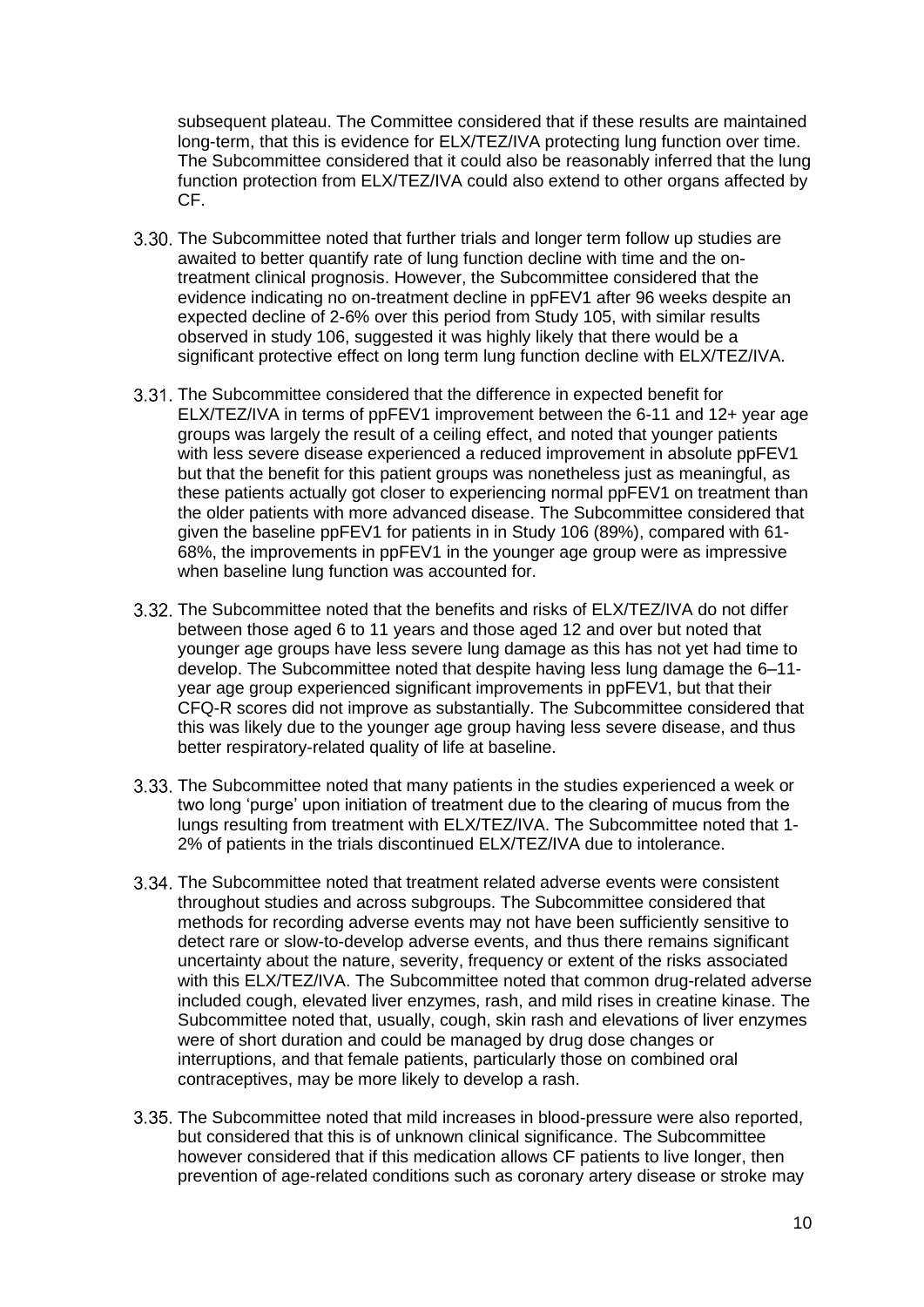become more important. The Subcommittee noted that eye-problems have been reported in other studies involving IVA, but that the ELX/TEZ/IVA studies were not well set up to detect these. The Subcommittee also noted that there are post marketing reports of 7 patients who had testicular pain in the first week of drug initiation, but that this could reasonably be expected with hydration of the lumen of an obstructed vas deferens [\(Rotolo et al. J Cyst Fibros. 2020;19:e39-41\)](https://pubmed.ncbi.nlm.nih.gov/32471772/). Overall, the Subcommittee considered that there is significant uncertainty in evaluating the risks, particularly long-term risks, until long term safety studies and real-world clinical cohort follow up studies have been completed.

- The Subcommittee considered that the evidence indicates that ELX/TEZ/IVA provides patients with substantial improvements in quality life and an expectation of substantial prolongation of life; and that the medication can significantly improve sweat chloride measurements, often to the normal range, which is the best available surrogate marker for CFTR function in the internal organs. The Subcommittee considered that good efficacy of ELX/TEZ/IVA has been observed across subgroups including with different genotypes, and that results supporting a clinical benefit of ELX/TEZ/IVA have been consistent between randomised controlled trials, in before-and after analyses in open label efficacy studies and in real world cohorts. The Subcommittee considered that results were durable between timepoints within randomised controlled trials or open label extension studies.
- The Subcommittee considered that the randomised controlled trials employed appropriate methods for statistical analysis, choice of control intervention, randomisation, allocation, blinding and were well matched at baseline, and that although study participant numbers were relatively small that these were appropriate and sufficiently powered given the large effect size of the ELX/TEZ/IVA. The Subcommittee also considered that the outcome variables measured were generally appropriate and that future trials could attempt to measure patient-centred outcome variables and quality of life more directly. The Subcommittee considered that given the biological plausibility, improvement in sweat chloride and ppFEV1, that it is likely that any study reporting patient-centred outcome measures will also show positive results.
- 3.38. The Subcommittee noted that there were many demographics not included in the clinical trials; those taking prohibited concomitant medications, pregnant individuals, people with organ transplants, patients with cancer, patients with alcohol or drug use, those with comorbidities, and those with certain infections. The Subcommittee considered that exclusion of these patients may limit the generalisability of the results to the real-world context, as many CF patients will experience one or more of the factors listed.

#### *General comments*

The Subcommittee considered that treatment with ELX/TEZ/IVA could allow patients with CF to live a nearly normal life, but also considered that a number of patients living in New Zealand already have structural lung, pancreatic and other organ damage that would not be undone by correcting CFTR activity with ELX/TEZ/IVA, and these patients would have to remain on a variety of other medications. The Subcommittee considered that ELX/TEZ/IVA is a paradigmshifting treatment for patients with CF, in that it treats the cause of CF rather than its symptoms.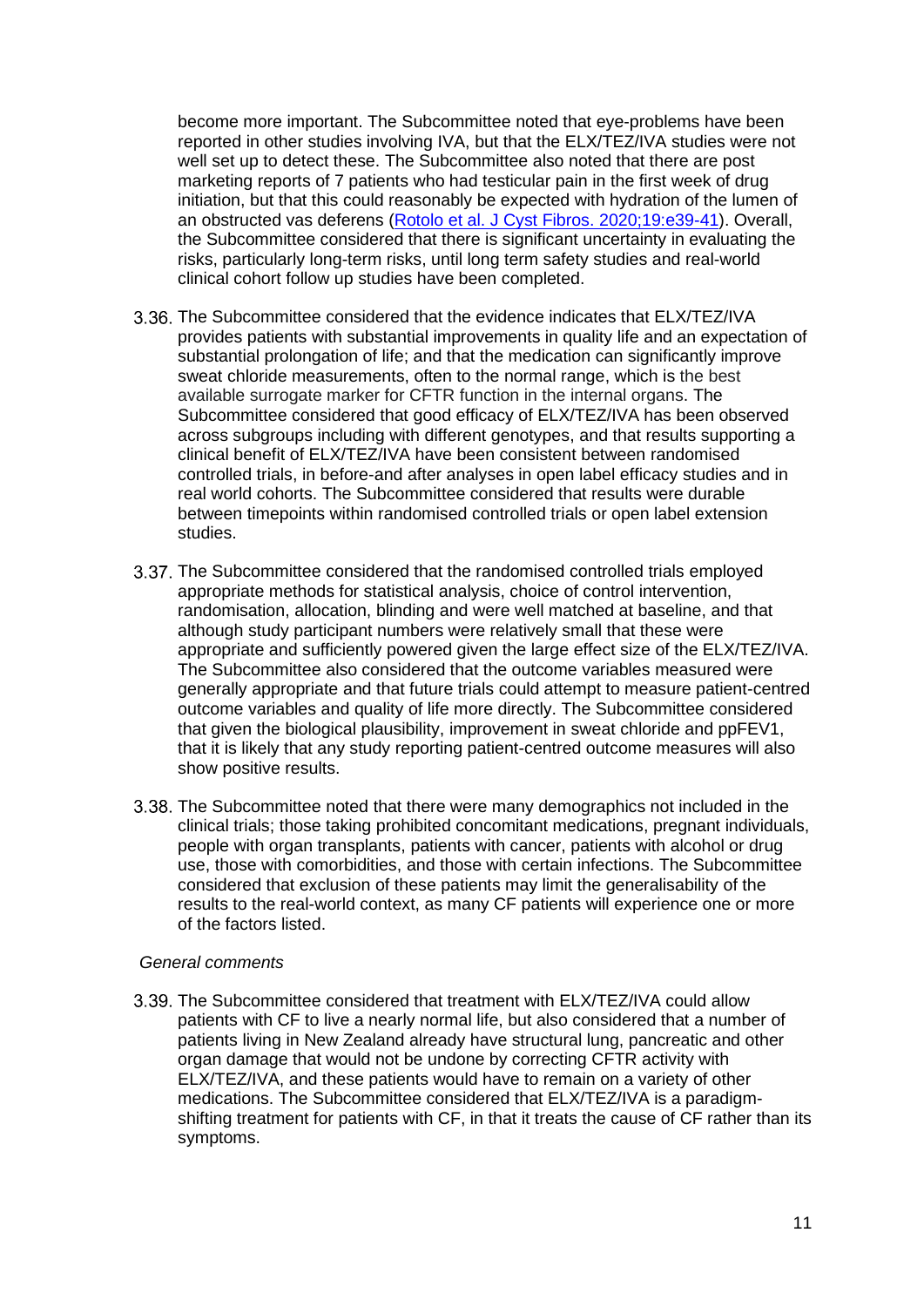- 3.40. The Subcommittee noted that the CFQ-R respiratory domain measure is a well validated tool and the most commonly used measure of respiratory-related quality of life in cystic fibrosis trials. The Subcommittee considered, however, that it may not capture the full multidimensional impact of cystic fibrosis on quality of life. The Subcommittee considered that it is difficult to translate changes in CFQ-R to quality adjusted life years, but that it could reasonably serve as a surrogate measure. The Subcommittee considered that there is some uncertainty surrounding a minimally clinically important difference (MCID) in CFQ-R but noted that the reported change in CFQ-R for patients receiving ELX/TEZ/IVA was clinically meaningful well beyond the MCID. The Subcommittee noted that other CFQ dimensions reported in ELX/TEZ/IVA studies have also signalled benefits, with the exception of digestive health.
- The Subcommittee noted that LCI was used as an endpoint in the trials for patients aged 6-11 years. The Subcommittee noted that LCI measures heterogeneity of ventilation, whereas ppFEV1 measures large airway calibre, and that the two measures provide different and independent ways to measure lung function. However, the Subcommittee considered that they will correlate somewhat with each other to some degree, as they both evaluate lung function. The Subcommittee noted that in younger patients with early disease, ppFEV1 may be nearly normal, and that LCI is a sensitive marker of lung disease and is more likely to be abnormal for patients with CF in this age group. The Subcommittee considered that LCI may be a more responsive measure of treatment effect in this age group, as it can be difficult for younger patients to perform spirometry reliably for ppFEV1. The Subcommittee noted that there is no readily agreed upon MCID for LCI, but considered that the reported improvements in LCI with ELX/TEZ/IVA (eg. 1.7 units in study 106 and 2.2 units in study 116) indicate a significant effect size. The Subcommittee noted that LCI is not readily available as a clinical measurement in New Zealand, and therefore it would not be appropriate to include in any eligibility criteria for this patient group.
- The Subcommittee noted that, like ppFEV1, worsening LCI correlates with exacerbations, worse quality of life and prognosis, and considered that it is an appropriate measure of lung function for use in clinical trials, particularly in the paediatric age group. The Subcommittee considered that both LCI and ppFEV1 are measures of lung function and probably reflect a combination of thick secretions in the airway and airway wall inflammation, but that neither correlates perfectly with quality of life or patient-centred outcomes such as being able to live independently, work, form adult relationships, or having the ability to carry out everyday tasks. The Subcommittee considered that no readily measurable outcome variable can encompass the multiple dimensions that contribute to CF morbidity, disease progression and risk.
- 3.43. The Subcommittee considered that there is a small proportion of CF patients for whom ELX/TEZ/IVA would be less effective, namely: those patients with genetic mutations unresponsive in vitro (these patients are not included in considerations for this application), those intolerant to ELX/TEZ/IVA, those with gating mutations who are well treated with IVA alone, those for whom ELX/TEZ/IVA may be contraindicated due to morbidity (such as severe baseline liver disease, or concomitant use of strong CYP3A inhibitors or inducers), and those with qualifying genetic mutations who may have less severe disease. The Subcommittee noted that the latter are sometimes referred to as patients with CFTR-related disorder or CFTR-related metabolic syndrome. The Subcommittee noted that patients with these conditions may have one F mutation and another that is unknown but that they should not have received a diagnosis of cystic fibrosis. The Subcommittee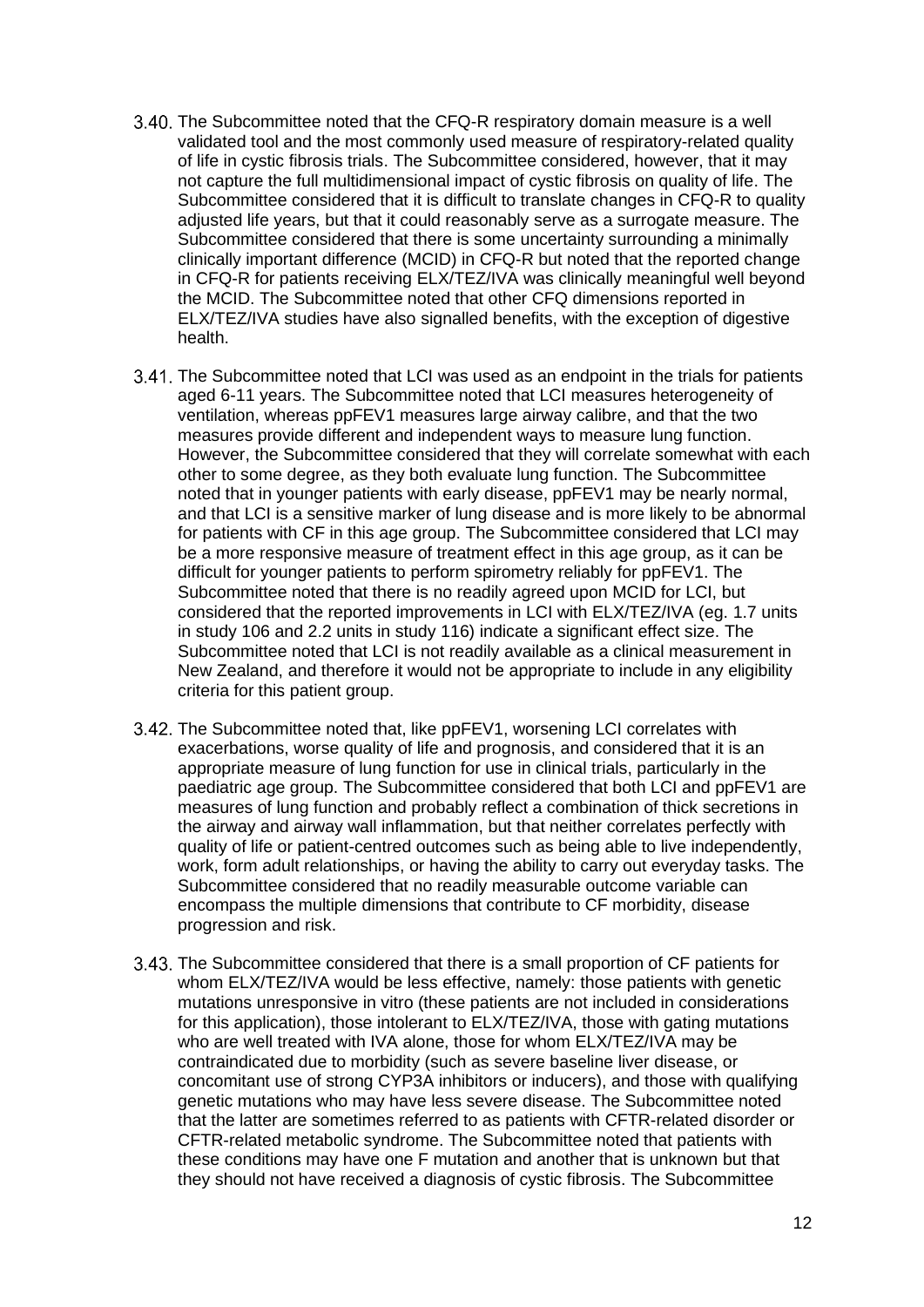considered that as a result, approximately 10% of CF patients in New Zealand would not be eligible for ELX/TEZ/IVA.

- The Subcommittee noted that there are approximately 60 patients in New Zealand with CF and no F mutation (who are not included in the patient population considered for this application), and that approximately 10 of those have a gating mutation that may be eligible for treatment with IVA. The Committee noted that, of the remainder, approximately 10 CF patients have mutations where in-vitro testing suggests that ELX/TEZ/IVA will be effective; and considered that if ELX/TEZ/IVA were funded that Pharmac may consider extending access to these patients and that it would be important for these patients to have confirmed sweat chloride levels of at least 60 mmol/L. The Subcommittee noted that this would represent a small number of CF patients in New Zealand eligible for ELX/TEZ/IVA if funded. The Subcommittee considered that it would be reasonable to infer a similar benefit from ELX/TEZ/IVA for this patient group, noting the way drug development had occurred for ELX/TEZ/IVA.
- The Subcommittee considered that it was difficult to define a patient population with CF at highest risk morbidity and mortality but noted that patients with higher rates of infection and exacerbations, mutations associated with more severe disease, and ppFEV1 <40 are at the highest risk of hospitalisation, mortality, and have the poorest quality of life. The Subcommittee considered that it was similarly difficult to define a CF patient population that would benefit most from treatment with ELX/TEZ/IVA, as treatment has demonstrated substantial and similarly meaningful improvements in quality of life and symptom burden for both those with progressed disease and younger patients who have not yet developed significant organ damage or lung impairment.
- 3.46. The Subcommittee noted that there is currently no data regarding the dosage, efficacy and safety of ELX/TEZ/IVA for the patient population under 6 years of age, and that there is currently no evidence to suggest this group would be more or less likely to benefit than those included in current and published clinical trials. The Subcommittee considered, however, that due to the robustness of the study results across age groups to date that ELX/TEZ/IVA is likely to be as effective in this age group, causing the relatively preserved lung function of early-stage disease occurring with younger age.
- The Subcommittee noted that the reduced improvements in clinical trial endpoints seen in patients with F/RF mutations in the clinical trials compared with those with other mutations was likely because F/RF mutations are usually associated with less severe disease, and that the F/RF group was compared with an active comparator in the trial, as opposed to placebo. The Subcommittee considered that, in this context, the results were similarly impressive and suggested that important clinical benefits can come from the addition of ELX to TEZ/IVA even in this less severe patient group.
- The Subcommittee considered that, based on the evidence, it would be reasonable to assume that the 6 to 11-year-old age group would experience a reduction in pulmonary exacerbations after receiving ELX/TEZ/IVA, and that this would be to a similar extent to that observed in the 12 years and older age group.
- 3.49. The Subcommittee considered that if ELX/TEZ/IVA were funded, it could reasonably increase the prevalence of the disease. The Subcommittee noted that improved survival would likely lead to a higher prevalence of CF (through incident patients surviving longer), and that improved health, vitality and fertility in people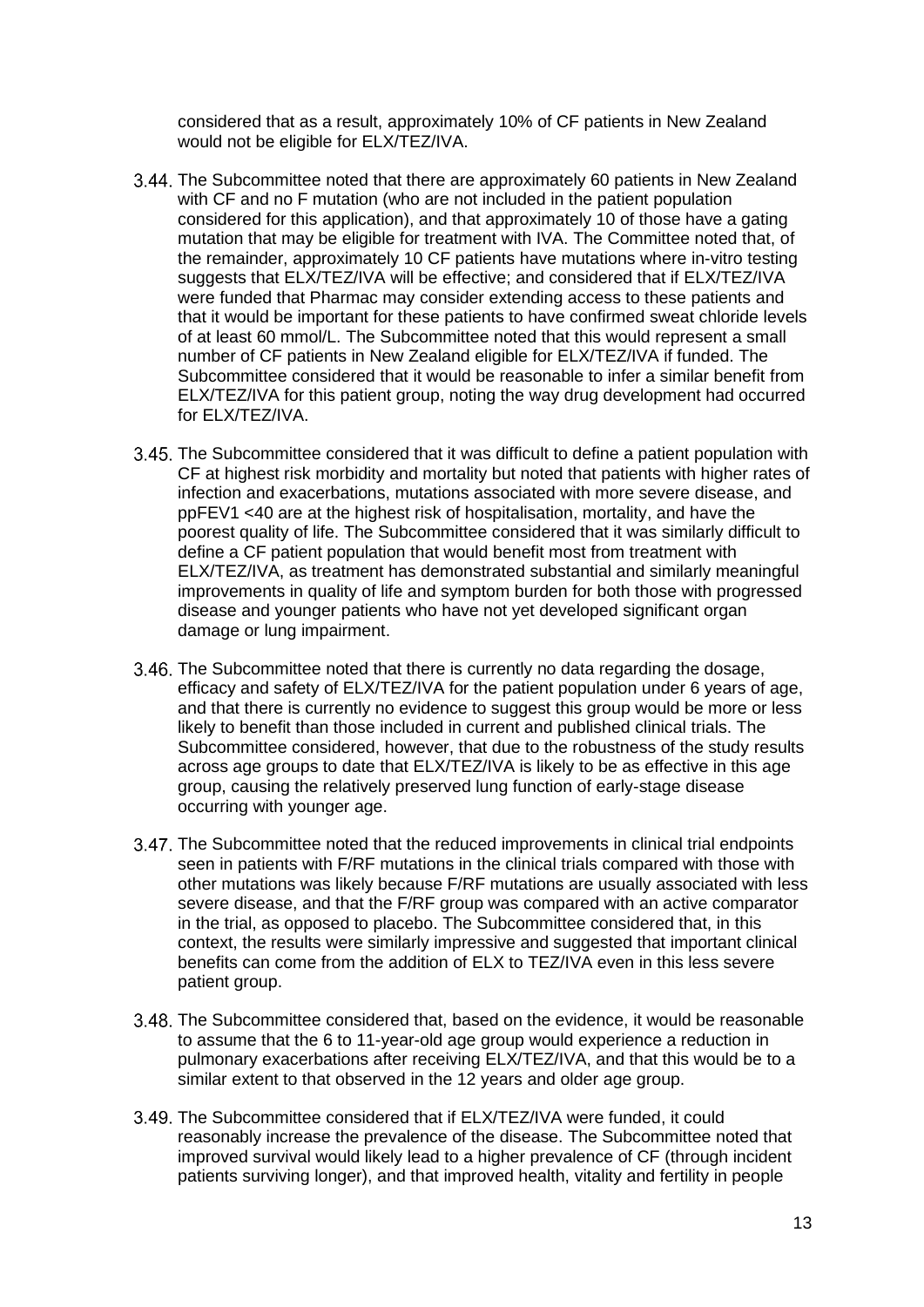with CF may lead to an increase in children born to CF parents and so to an increased incidence and prevalence of CF in the community over time. The Subcommittee considered that at this time, there is no way to quantify to what degree this may affect patient numbers in the future.

- 3.50. The Subcommittee noted an American study that reported treatment adherence to IVA and LUM/IVA to be 84%, and adherence to TEZ/IVA to be 92% [\(Mehta et al. J](https://pubmed.ncbi.nlm.nih.gov/33968464/)  [Drug Assess. 2021;10:62-67\)](https://pubmed.ncbi.nlm.nih.gov/33968464/). The Subcommittee considered that given the efficacy of ELX/TEZ/IVA, adherence to this treatment is likely to be greater than 92% if it were to be funded in New Zealand. However, the Subcommittee noted the CF treaters' consideration that overall adherence rate reduction would be driven by few patients.
- 3.51. The Subcommittee noted that in the French cohort described above (Burgel et al. [2021\)](https://pubmed.ncbi.nlm.nih.gov/33600738/), of 53 CF patients evaluated for transplantation only 7 were transplanted or awaiting transplant, the remainder having the indication for transplant suspended following treatment induction with ELX/TEZ/IVA, and that there was a 50% reduction in the rate of lung transplants for CF patients. The Subcommittee noted that these were patients with pre-existing lung damage, and that with time it is likely that treatment with ELX/TEZ/IVA may prevent severe lung disease from developing in the first place, further reducing the need for transplant. The Subcommittee considered that there is not sufficient evidence at this time to ascertain if lung transplants for these patients would be deferred to a later time in life, or if the need would be ultimately reduced. However, the Subcommittee considered the supplier's estimate of a reduction in lung transplants of approximately 80% to be reasonable, but that this would likely occur over some time.
- The Subcommittee considered that estimates of health utility correlated to clinical ppFEV1 characteristics were reasonable, however, that as this metric is respiratory disease-specific it does not capture the full multidimensional impact of cystic fibrosis on quality of life. The Subcommittee noted that lung function represents only one aspect of health and thus correlates only modestly with quality of life, and that other dimensions may be measured with the CFQ-R or exacerbation frequency. The Subcommittee considered that while it is unknown how well improvement in one measure of the CFQ-R correlates with improvement in another and the overall impact on quality of life, all measures have shown substantial mean improvement on treatment and have improved to a similar extent as lung function. The Subcommittee considered that it is reasonable to expect health utility to improve similarly. The Subcommittee also considered that CF patients may experience other significant morbidities while preserving relatively good lung function with BSC, such as pancreatic issues and morbidity associated with treatment burden, and that these are not well captured when using ppFEV1 as a means of grouping patients. The Subcommittee considered that CF patients with mild disease still experience significant CF-related morbidity and treatment burden, and considered that their health utility would be expected to be worse than with full health, even with a ppFEV1 >90%. The Subcommittee considered that it was reasonable however to relate inpatients healthcare costs to underlying lung function as a surrogate for overall wellbeing, in the absence of more detailed specific information to inform on this.
- The Subcommittee considered that estimates of the health sector cost of a pulmonary exacerbation event vary markedly, and that there is likely to be significant variation in costs between patients and exacerbations at different life stages. The Subcommittee noted that a two-week hospital admission can cost up to \$40,000 per patient, but that this may vary widely between health providers.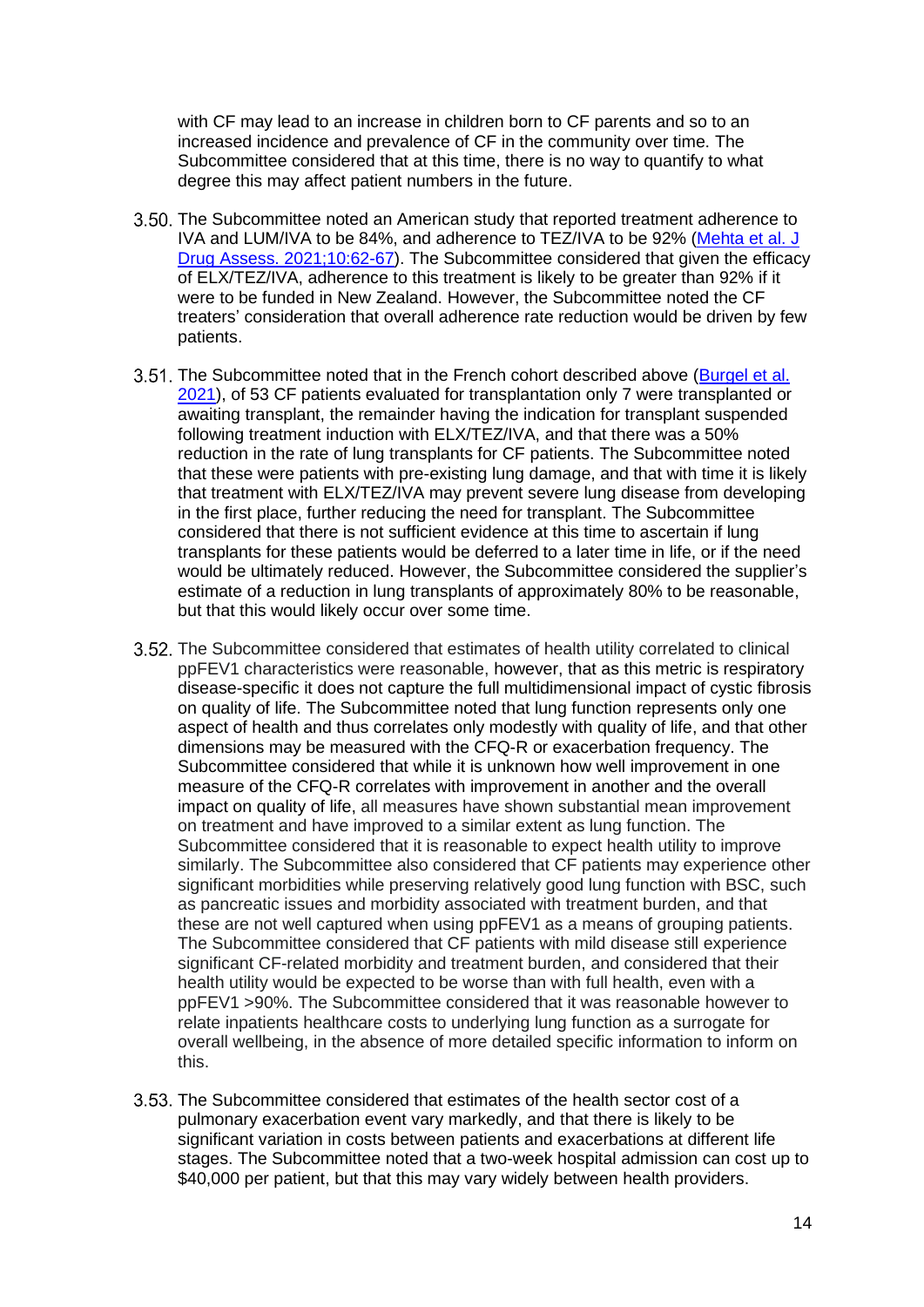- The Subcommittee noted the CF treaters' consideration that over time there would be an 80% reduction in the use of BSC. The Subcommittee noted that there are multiple clinical trials underway investigating the withdrawal of BSC from the CF treatment regimen in conjunction with ELX/TEZ/IVA treatment, however that there is limited data at this time to inform this. The Subcommittee considered that it is reasonable to assume that outpatient costs for CF patients would decrease over time with access to ELX/TEZ/IVA, noting though that monitoring, and the associated check-ups would increase with patients living longer.
- 3.55. The Subcommittee considered that patients may not require as frequent adjustments to their antibiotic treatment strategy as occurs with best supportive care. The Subcommittee considered that antibiotic use would decrease substantially for patients treated with ELX/TEZ/IVA, particularly intravenous and nebulised antibiotics. The Subcommittee considered that there would be a substantial reduction in the need for nebulised hypertonic saline, dornase alfa and chest physiotherapy. The Subcommittee also considered that hospitalisations would likely decrease, due to decreased frequency of pulmonary exacerbations for this patient group. The Subcommittee however considered it likely that those with CFrelated diabetes and/or pancreatic insufficiency will still have these morbidities after starting treatment, but that the younger cohort without CF-related diabetes might avoid this complication by using ELX/TEZ/IVA.
- 3.56. The Subcommittee considered that, given the magnitude of benefit seen so far in clinical trials, it is likely that there will be significant overall survival improvement in the patients treated with ELX/TEZ/IVA. The Subcommittee noted, however, that there is not yet sufficiently long-term evidence to support this, but nonetheless considered it reasonable to infer a long-term survival benefit for this patient group.
- 3.57. The Subcommittee considered that of the patients who are currently taking IVA who are eligible for both IVA and ELX/TEZ/IVA (ie. those with F/gating mutations), perhaps 80% would switch to ELX/TEZ/IVA, due to the potential greater efficacy as demonstrated in Study 104. The Subcommittee noted that there are 17 patients currently on the New Zealand CF register to whom this would apply, but that some of these patients are under six years of age and would thus not be eligible for ELX/TEZ/IVA. The Subcommittee considered that the eligible CF population in New Zealand would be 388 patients, increasing to approximately 430 over five years.
- The Subcommittee noted the high cost of this treatment and eligible patients would expect considerable benefit from treatment if ELX/TEZ/IVA were funded. The Subcommittee considered that this would likely affect Pharmac's ability to fund this treatment for this patient group, given that it would have a very significant impact on the Combined Pharmaceutical Budget.
- The Subcommittee considered that the below summarises its interpretation of the most appropriate PICO (population, intervention, comparator, outcomes) information for ELX/TEZ/IVA if it were to be funded in New Zealand for CF patients meeting the proposed eligibility criteria. This PICO captures key clinical aspects of the proposal and may be used to frame any future economic assessment by Pharmac staff. This PICO is based on the Subcommittee's assessment at this time and may differ from that requested by the applicant. The PICO may change based on new information, additional clinical advice, or further analysis by Pharmac staff.

| <b>P</b> opulation | Cystic fibrosis patients 6 years and over with at least one F508del (F) mutation in the cystic |
|--------------------|------------------------------------------------------------------------------------------------|
|                    | fibrosis transmembrane conductance regulator (CFTR) gene.                                      |